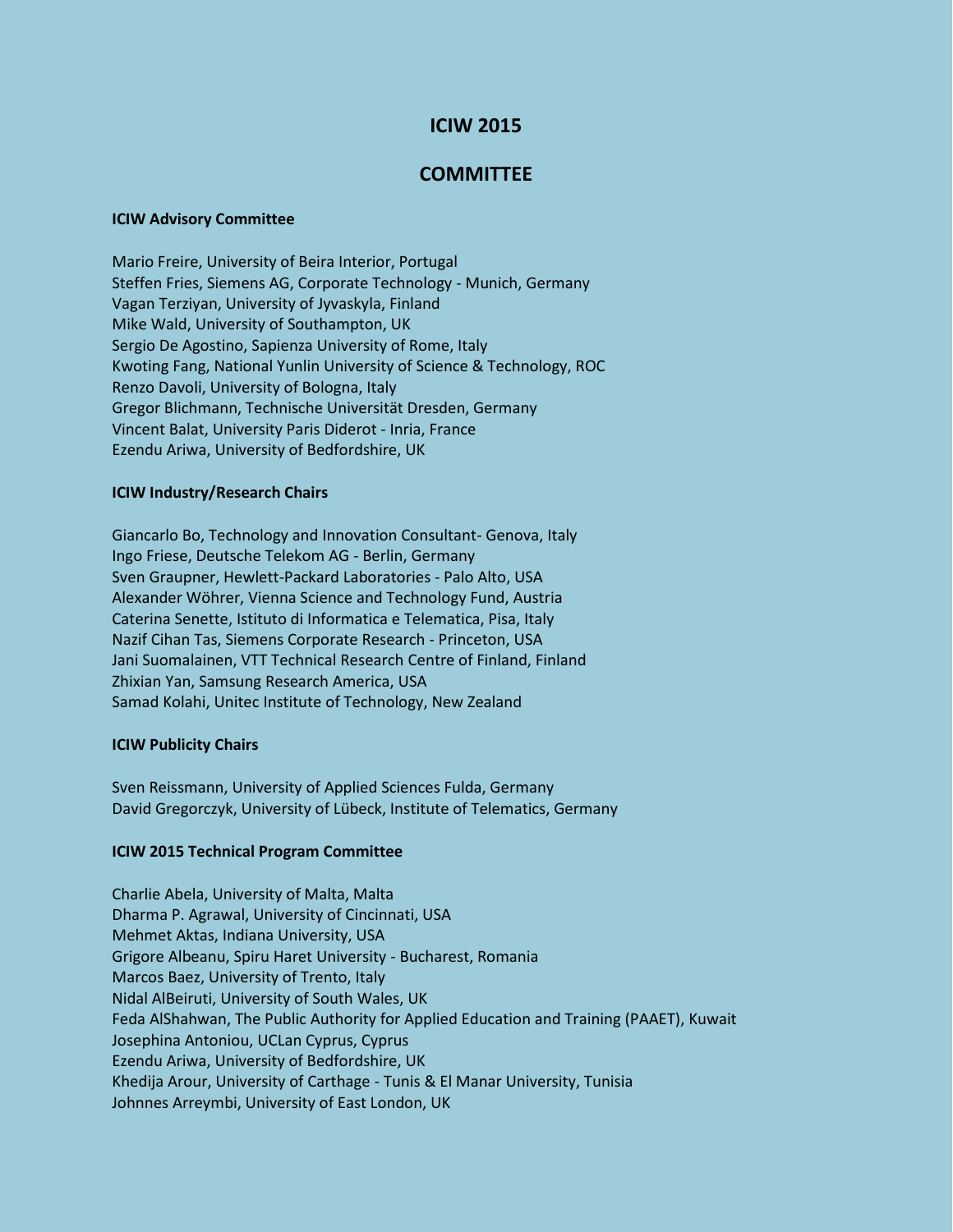Marzieh Asgarnezhad, Islamic Azad University of Kashan, Iran Jocelyn Aubert, Luxembourg Institute of Science and Technology (LIST), Luxembourg Nahed A. Azab, The American University in Cairo, Egypt Masoud Barati, Islamic Azad University - Kangavar branch, Iran Bradley Barker, University of Nebraska-Lincoln, USA Ana Sasa Bastinos, University of Ljubljana, Slovenija Luis Bernardo, Universidade Nova de Lisboa, Portugal Siegfried Benkner , University of Vienna, Austria Emmanuel Bertin, Orange Labs, France Giancarlo Bo, Technology and Innovation Consultant- Genova, Italy Christos Bouras, University of Patras / Research Academic Computer Technology Institute, Greece Laure Bourgois, INRETS, France Mahmoud Brahimi, University of Msila, Algeria Tharrenos Bratitsis, University of Western Macedonia, Greece Maricela Bravo, Autonomous Metropolitan University, Mexico Ruth Breu, University of Innsbruck, Austria Claudia Canali, University of Modena and Reggio Emilia, Italy Dung Cao, Tan Tao University - Long An, Vietnam Miriam A. M. Capretz, The University of Western Ontario - London, Canada Jorge C. S. Cardoso, Portuguese Catholic University, Portugal Juan Carlos Cano, Universidad Politécnica de Valencia, Spain Ana Regina Cavalcanti Rocha, Federal University of Rio de Janeiro, Brazil Ajay Chakravarthy, University of Southampton, UK Shiping Chen, CSIRO Digital Productivity Flagship (DPF), Australia Xi Chen, Nanjing University, China Zhixiong Chen, School of Liberal Arts - Mercy College, USA Costin Chiru, University Politehnica of Bucharest, Romania Dickson K.W. Chiu, University of Hong Kong, Hong Kong Soon Ae Chun, City University of New York, USA Paolo Ciancarini, University of Bologna, Italy Gianpiero Costantino, Institute of Informatics and Telematics - National Research Council (IIT-CNR) of Pisa, Italy María Consuelo Franky, Pontificia Universidad Javeriana - Bogotá, Columbia Javier Cubo, University of Malaga, Spain Roberta Cuel, University of Trento, Italy Richard Cyganiak, Digital Enterprise Research Institute / NUI Galway, Ireland Paulo da Fonseca Pinto, Universidade Nova de Lisboa, Portugal Maria Del Pilar illamil Giraldo, Universidad de los Andes, Columbia Maria del Rocío Abascal Mena, Universidad Autónoma Metropolitana - Cuajimalpa, Mexico Gregorio Diaz Descalzo, University of Castilla - La Mancha, Spain Ioanna Dionysiou, University of Nicosia, Cyprus Matei Dobrescu, Insurance Supervisory Commission, Romania Eugeni Dodonov, Intel Corporation- Brazil, Brazil Ioan Dzitac, Aurel Vlaicu University of Arad, Romania Matthias Ehmann, University of Bayreuth, Germany Javier Fabra, University of Zaragoza, Spain Evanthia Faliagka, University of Patras, Greece Ana Fermoso García, Pontifical University of Salamanca, Spain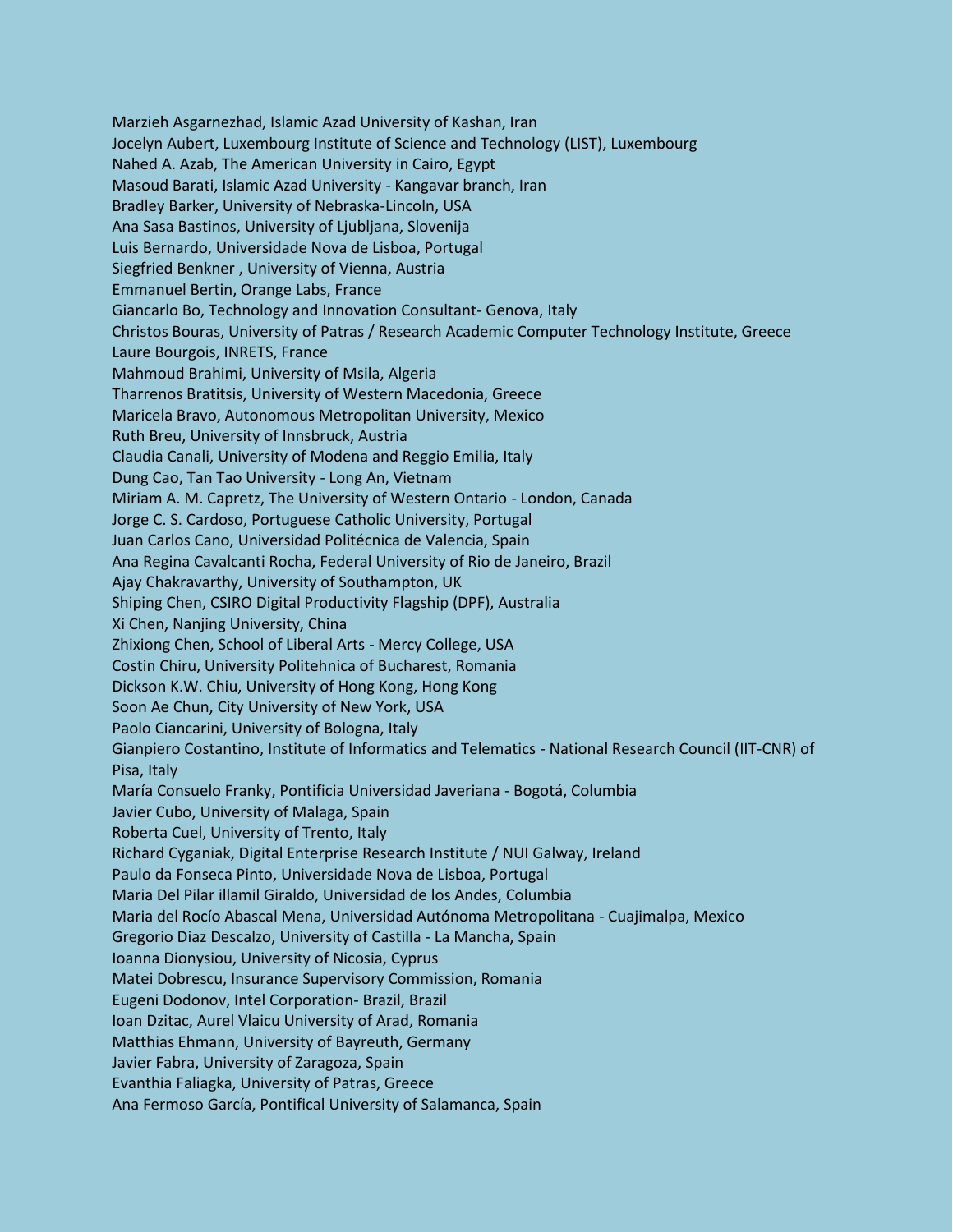Adrián Fernández Martínez, Universitat Politecnica de Valencia, Spain Gianluigi Ferrari, University of Parma, Italy Stefan Fischer, University of Lübeck, Germany Panayotis Fouliras, University of Macedonia, Greece Chiara Francalanci, Politecnico di Milano, Italy Steffen Fries, Siemens AG, Corporate Technology - Munich, Germany Ingo Friese, Deutsche Telekom AG - Berlin, Germany Xiang Fu, Hofstra University, USA Roberto Furnari, Università di Torino, Italy Ivan Ganchev, University of Limerick, Ireland G.R. Gangadharan, IDRBT, India David Garcia Rosado, University of Castilla - La Mancha, Spain Rung-Hung Gau, National Chiao Tung University, Taiwan Mouzhi Ge, Bundeswehr University Munich, Germany Christos K. Georgiadis, University of Macedonia, Greece Jean-Pierre Gerval, ISEN Brest, France Mohamed Gharzouli, Mentouri University of Constantine, Algeria Caballero Gil, University of la Laguna, Spain Lee Gillam, University of Surrey, UK Katja Gilly, Universidad Miguel Hernández, Elche, Alicante, Spain Gustavo González-Sanchez, Mediapro Research, Spain Feliz Gouveia, Universidade Fernando Pessoa - Porto, Portugal Andrina Granić, University of Split, Croatia Sven Graupner, Hewlett-Packard Laboratories - Palo Alto, USA Carmine Gravino, University of Salerno, Italy Patrizia Grifoni, CNR-IRPPS, Italy Stefanos Gritzalis, University of the Aegean, Greece Tor-Morten Grønli, Westerdals - Oslo School of Arts, Communication and Technology, Norway Bidyut Gupta, Southern Illinois University - Carbondale, USA Till Halbach, Norwegian Computing Center / Norsk Regnesentral (NR), Norway Ileana Hamburg, Institut Arbeit und Technik, Germany Sung-Kook Han, Won Kwang University, Korea Konstanty Haniewicz, Poznan University of Economics, Poland Takahiro Hara, Osaka University, Japan Ourania Hatzi, Harokopio University of Athens, Greece Martin Henkel, Stockholm University, Sweden José Luis Herrero Agustin, University of Extremadura, Spain Martin Hochmeister, Vienna University of Technology, Austria Shigeru Hosono, NEC Corporation, Japan Waldemar Hummer, Vienna University of Technology, Austria Chi Chi Hung, Tsinghua University - Beijing, China Hamidah Binti Ibrahim, Universiti Putra Malaysia, Malaysia Muhammad Ali Imran, University of Surrey Guildford, UK Raj Jain, Washington University in St. Louis, USA Marc Jansen, Ruhr West University of Applied Sciences, Germany Ivan Jelinek, Czech Technical University, Czech Republic Jehn-Ruey Jiang, National Central University, Taiwan Athanassios Jimoyiannis, University of Peloponnese, Greece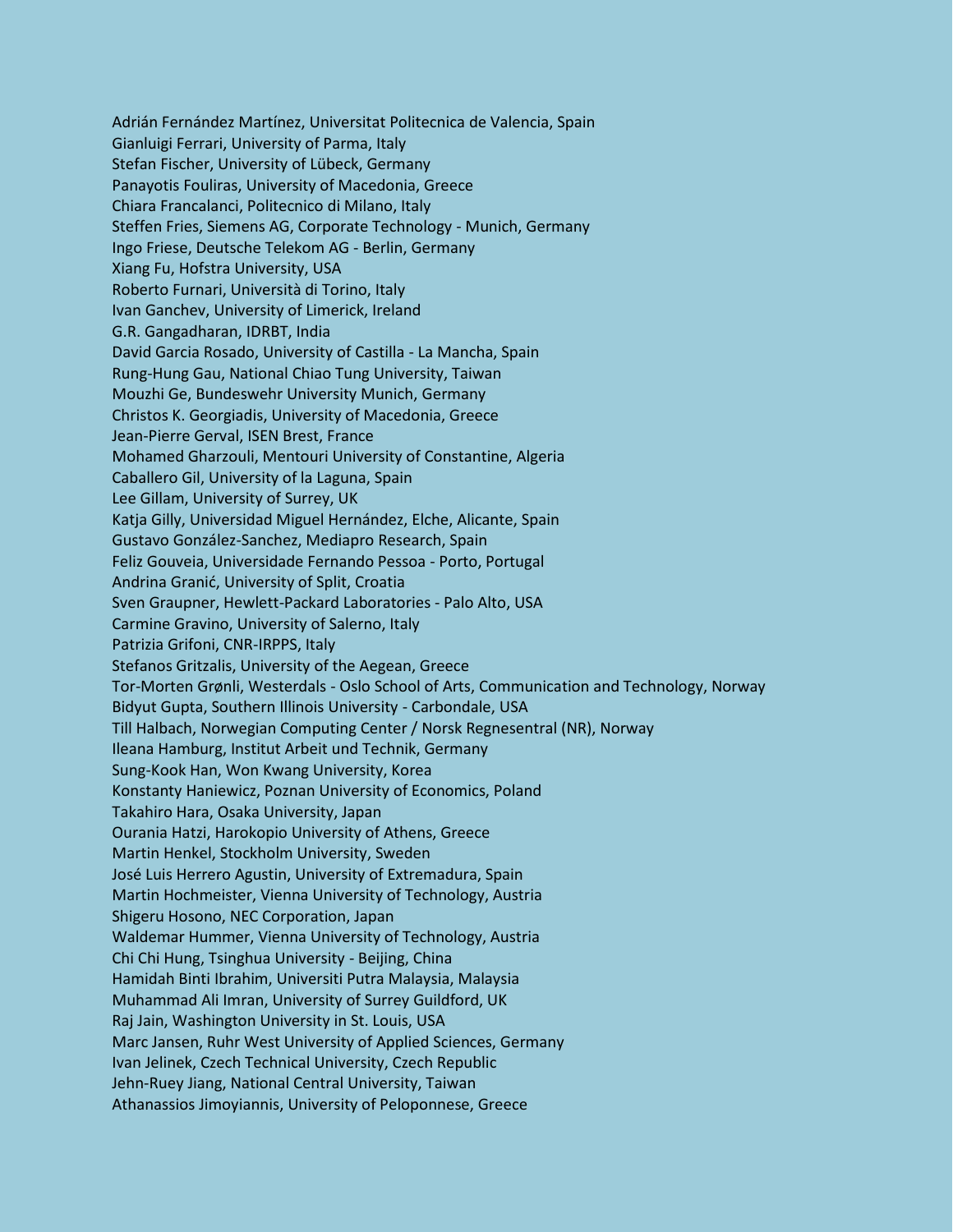Nicolas Jullien, Institut TELECOM Bretagne & UEB, France Monika Kaczmarek, Poznan University of Economics, Poland Hermann Kaindl, Vienna University of Technology, Austria Georgia M. Kapitsaki, University of Cyprus, Cyprus Vassilis Kapsalis, Technological Educational Institute of Patras, Greece Jalal Karam, Alfaisal University-Riyadh, Kingdom of Saudi Arabia Vlasios Kasapakis, University of the Aegean, Greece Brigitte Kerherve, UQAM, Canada Suhyun Kim, Korea Institute of Science and Technology (KIST), Korea Alexander Knapp, Ludwig- Maximilians-Universität München, Germany Samad Kolahi, Unitec Institute of Technology, New Zealand Kenji Kono, Keio University, Japan Tomas Koubek, Mendel University in Brno, Czech Republic George Koutromanos, National and Kapodistrian University of Athens, Greece Leandro Krug Wives, Instituto de Informática - UFRGS, Brazil Gurhan Kucuk, Yeditepe University, Turkey Shuichi Kurabayashi, Keio University, Japan Jaromir Landa, Mendel University in Brno, Czech Republic José Laurindo Campos dos Santos, National Institute for Amazonian Research, Brazil Friedrich Laux, Reutlingen University, Germany Philipp Leitner, University of Zurich, Switzerland Longzhuang Li, Texas A&M University-Corpus Christi, USA Shiguo Lian, Orange Labs Beijing, China Erick Lopez Ornelas, Universidad Autónoma Metropolitana, Mexico Malamati Louta, University of Western Macedonia - Kozani, Greece Zaigham Mahmood, University of Derby, UK / North West University, South Africa Zoubir Mammeri, IRIT - Toulouse, France Chengying Mao, Jiangxi University of Finance and Economics, China Kathia Marcal de Oliveira, University of Valenciennes and Hainaut-Cambresis, France Jose Miguel Martínez Valle, Universidad de Córdoba, Spain Inmaculada Medina-Bulo, Universidad de Cádiz, Spain Fuensanta Medina-Dominguez, Carlos III University Madrid, Spain Andre Miede, University of Applied Sciences Saarbrücken, Germany Fernando Miguel Carvalho, Lisbon Superior Engineering Institute, Portugal Serge Miranda, University of Nice, France Sanjay Misra, Federal University of Technology - Minna, Nigeria Mohamed Mohamed, IBM US Almaden, USA Nader Mohamed, UAE University, United Arab Emirates Shahab Mokarizadeh, Royal Institute of Technology (KTH), Sweden Arturo Mora-Soto, Mathematics Research Center (CIMAT), Mexico Jean-Henry Morin, University of Geneva, Switzerland Prashant R. Nair, Amrita University, India T.R. Gopalakrishnan Nair, Prince Mohammad Bin Fahd University, KSA Alex Ng, The University of Ballarat, Australia Theodoros Ntouskas, Univeristy of Piraeus, Greece Jason R.C. Nurse, Cyber Security Centre | University of Oxford, UK Asem Omari, University of Hail, Kingdom of Saudi Arabia Carol Ou, Tilburg University, The Netherlands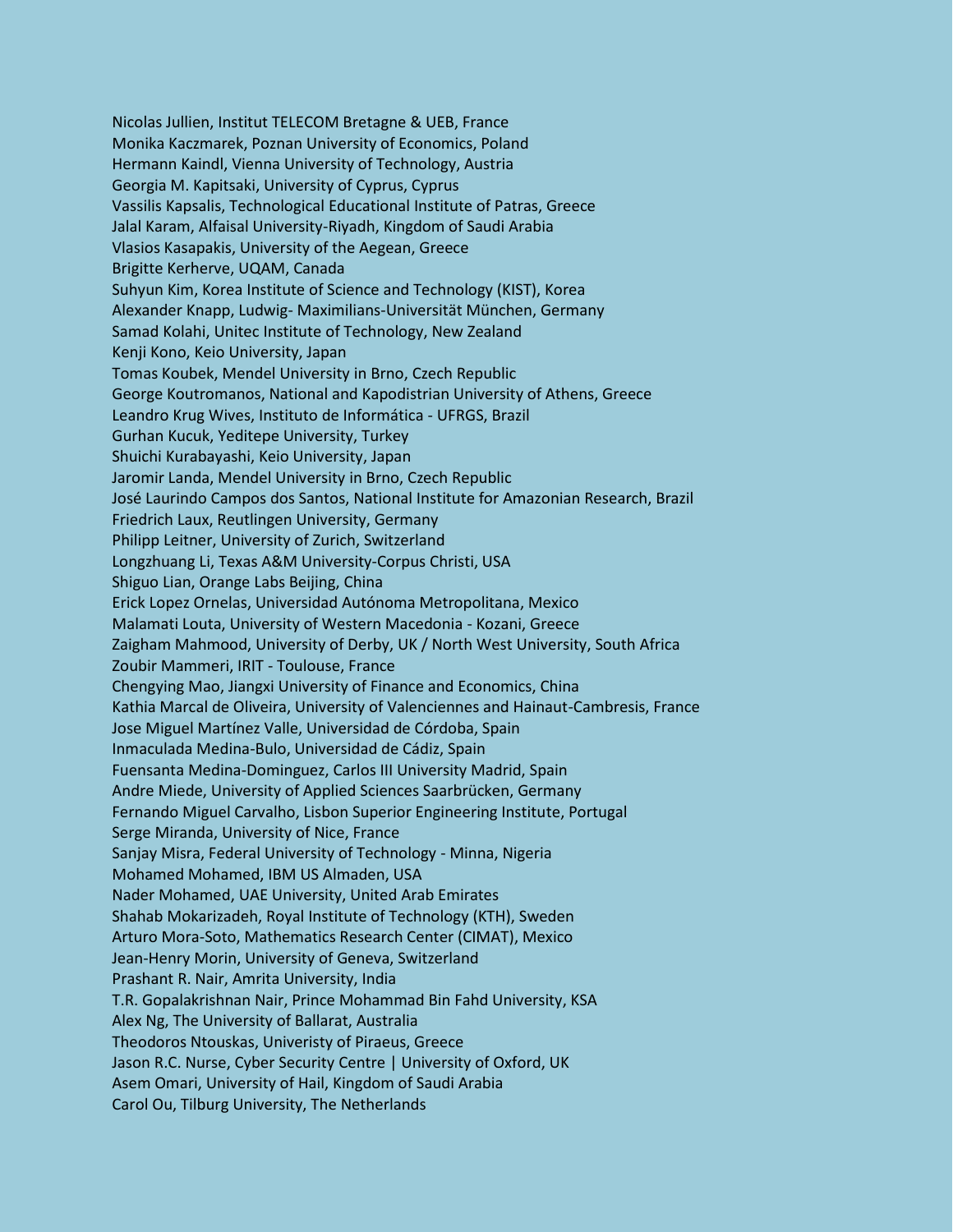Federica Paganelli, CNIT - National Consortium for Telecommunications - Firenze, Italy Helen Paik, University of New South Wales, Australia Marcos Palacios, University of Oviedo, Spain Matteo Palmonari, University of Milan - Bicocca, Milan, Italy Grammati Pantziou, Technological Educational Institute of Athens, Greece Andreas Papasalouros, University of the Aegean, Greece João Paulo Sousa, Instituto Politécnico de Bragança, Portugal Al-Sakib Khan Pathan, International Islamic University Malaysia (IIUM), Malaysia George Pentafronimos, University of Piraeus, Greece Mark Perry, University of New England in Armidale, Australia Simon L. Podvalny, Voronezh State Technical University, Russia Agostino Poggi, Università degli Studi di Parma, Italy Marc Pous Marin, Barcelona Digital Center Tecnologic, Spain David Prochazke, Mendel University in Brno, Czech Republic Ricardo Queiros, Polytechnic Institute of Porto, Portugal Ivana Rabova, Mendel University in Brno, Czech Republic Carsten Radeck, Technische Universität Dresden, Germany Mustafa Rafique, IBM Research, Ireland Khairan Dabash Rajab, Najran University, Saudi Arabia Muthu Ramachandran, Leeds Metropolitan University, UK José Raúl Romero, University of Córdoba, Spain Stephan Reiff-Marganiec, University of Leicester, UK Sven Reissmann, Fulda University, Germany Werner Retschitzegger, University of Linz, Austria Jan Richling, Technical University Berlin, Germany Biljana Risteska Stojkoska, University "Ss. Cyril and Methodius", Macedonia Thomas Ritz, Aachen University of Applied Sciences, Germany Christophe Rosenberger, ENSICAEN, France Gustavo Rossi, Universidad Nacional de La Plata, Argentina Jörg Roth, Nuremberg Institute of Technology, Germany Antonio Ruiz Martínez, University of Murcia, Spain Marek Rychly, Brno University of Technology, Czech Republic Gunter Saake, Otto-von-Guericke-University Magdeburg, Germany Fatiha Sadat, Université du Québec à Montréal, Canada Saqib Saeed, University of Siegen, Germany Sébastien Salva, University of Auvergne (UdA), France Demetrios G Sampson, University of Piraeus & CERTH, Greece David Sánchez Rodríguez, University of Las Palmas de Gran Canaria (ULPGC), Spain Maribel Sanchez Segura, Carlos III University of Madrid, Spain Brahmananda Sapkota, University of Twente, The Netherlands Antonio Sarasa-Cabezuelo, Complutense University of Madrid, Spain Ana Sasa Bastinos, fluid Operations AG, Germany Wieland Schwinger, Johannes Kepler University Linz, Austria Didier Sebastien, ESIROI-STIM, Reunion Island Florence Sèdes, IRIT Université Paul Sabatier Toulouse, France Caterina Senette, Istituto di Informatica e Telematica, Pisa, Italy Omair Shafiq, University of Calgary, Canada Asadullah Shaikh, Najran University, Kingdom of Saudi Arabia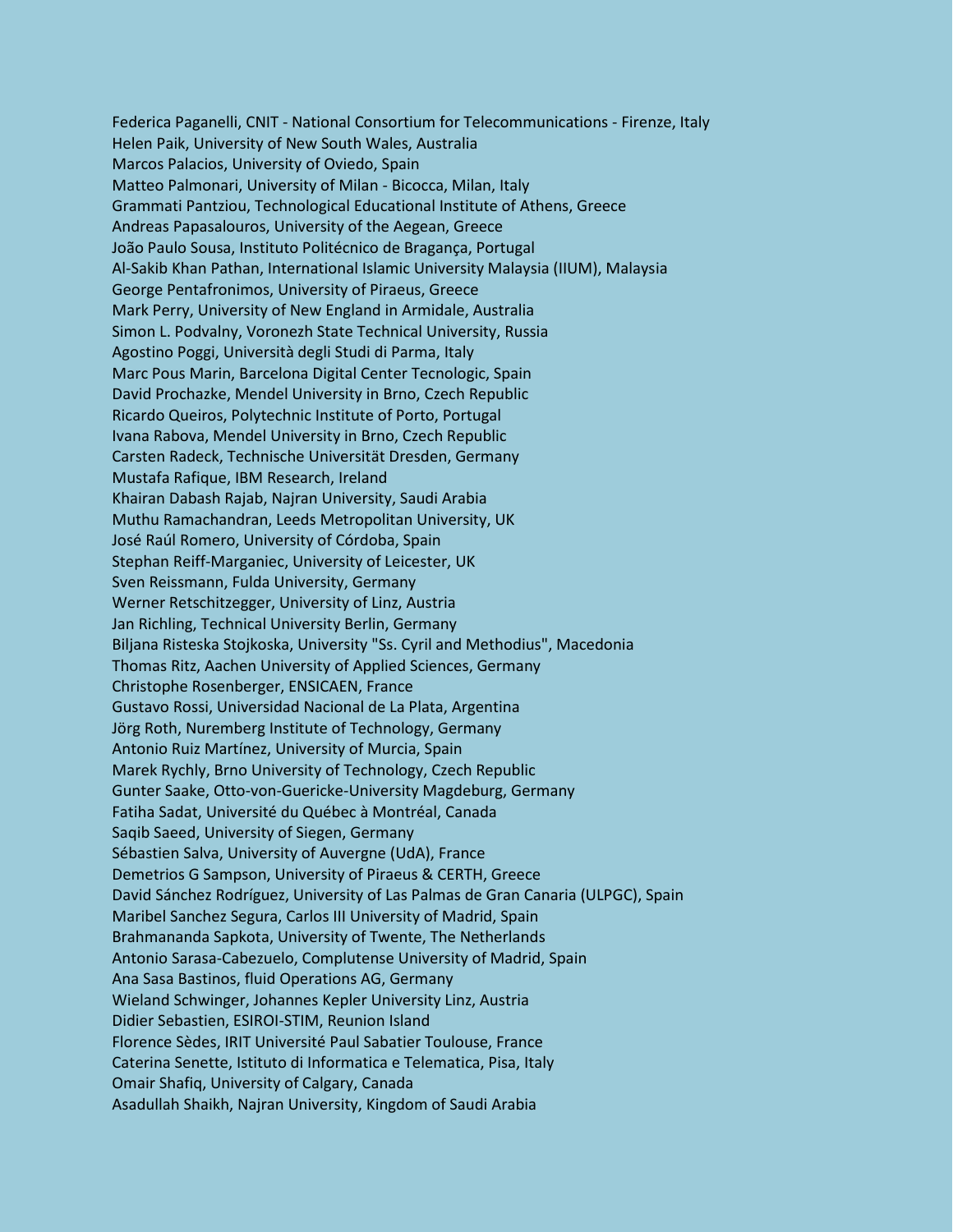Jawwad Shamsi, National University of Computer & Emerging Sciences - Karachi, Pakistan Jun Shen, University of Wollongong, Australia Zhefu Shi, University of Missouri-Kansas City, USA Kuei-Ping Shih, Tamkang Unviersity, Taiwan Patrick Siarry, Université Paris 12 (LiSSi) - Créteil, France André Luis Silva do Santos, Insituto Federal de Educação Ciencia e Tecnologia do Maranhão-IFMA, Brazil Florian Skopik, AIT Austrian Institute of Technology, Austria Günther Specht, Universität Innsbruck, Austria Vladimir Stancev, SRH University Berlin, Germany Michael Stencl, Mendel University in Brno, Czech Republic Yuqing Sun, Shandong University, China Jani Suomalainen, VTT Technical Research Centre of Finland, Finland Sayed Gholam Hassan Tabatabaei, Isfahan University of Technology, Iran Panagiotis Takis Metaxas, Wellesley College, USA Nazif Cihan Tas, Siemens Corporate Research - Princeton, USA António Teixeira, IEETA University of Aveiro, Portugal Vagan Terziyan, University of Jyvaskyla, Finland Peter Teufl, Institute for Applied Information Processing and Communications (IAIK) - Graz University of Technology, Austria Pierre Tiako, Langston University - Oklahoma, USA Leonardo Tininini, ISTAT-Italian Institute of Statistics), Italy Konstantin Todorov, LIRMM / University of Montpellier 2, France Giovanni Toffetti, IBM Research Haifa, Israel Orazio Tomarchio, University of Catania, Italy Victor Manuel Toro Cordoba, University of Los Andes - Bogotá, Colombia Vicente Traver Salcedo, Universitat Politècnica de València, Spain Christos Troussas, University of Piraeus, Greece Nikos Tsirakis, University of Patras, Greece Pavel Turcinek, Mendel University in Brno, Czech Republic Samyr Vale, Federal University of Maranhão - UFMA - Brazil Bert-Jan van Beijnum, University of Twente, Netherlands Dirk van der Linden, Artesis University College of Antwerp, Belgium Perla Velasco-Elizondo, Autonomous University of Zacatecas, Mexico Ivan Velez, Axiomática Inc., Puerto Rico Maurizio Vincini, Universita' di Modena e Reggio Emilia, Italy Michael von Riegen, University of Hamburg, Germany Liqiang Wang, University of Wyoming, USA Alexander Wöhrer, Vienna Science and Technology Fund, Austria Michal Wozniak, Wroclaw University of Technology, Poland Rusen Yamacli, Anadolu University, Turkey Zhixian Yan, Samsung Research America, USA Sami Yangui, Telecom SudParis, France Beytullah Yildiz, Tobb Economics and Technology University, Turkey Jian Yu, Auckland University of Technology, New Zealand R. Zafimiharisoa Stassia, University of Blaise Pascal, France Amelia Zafra, University of Cordoba, Spain Sherali Zeadally, University of Kentucky, USA Martin Zimmermann, Hochschule Offenburg - Gengenbach, Germany